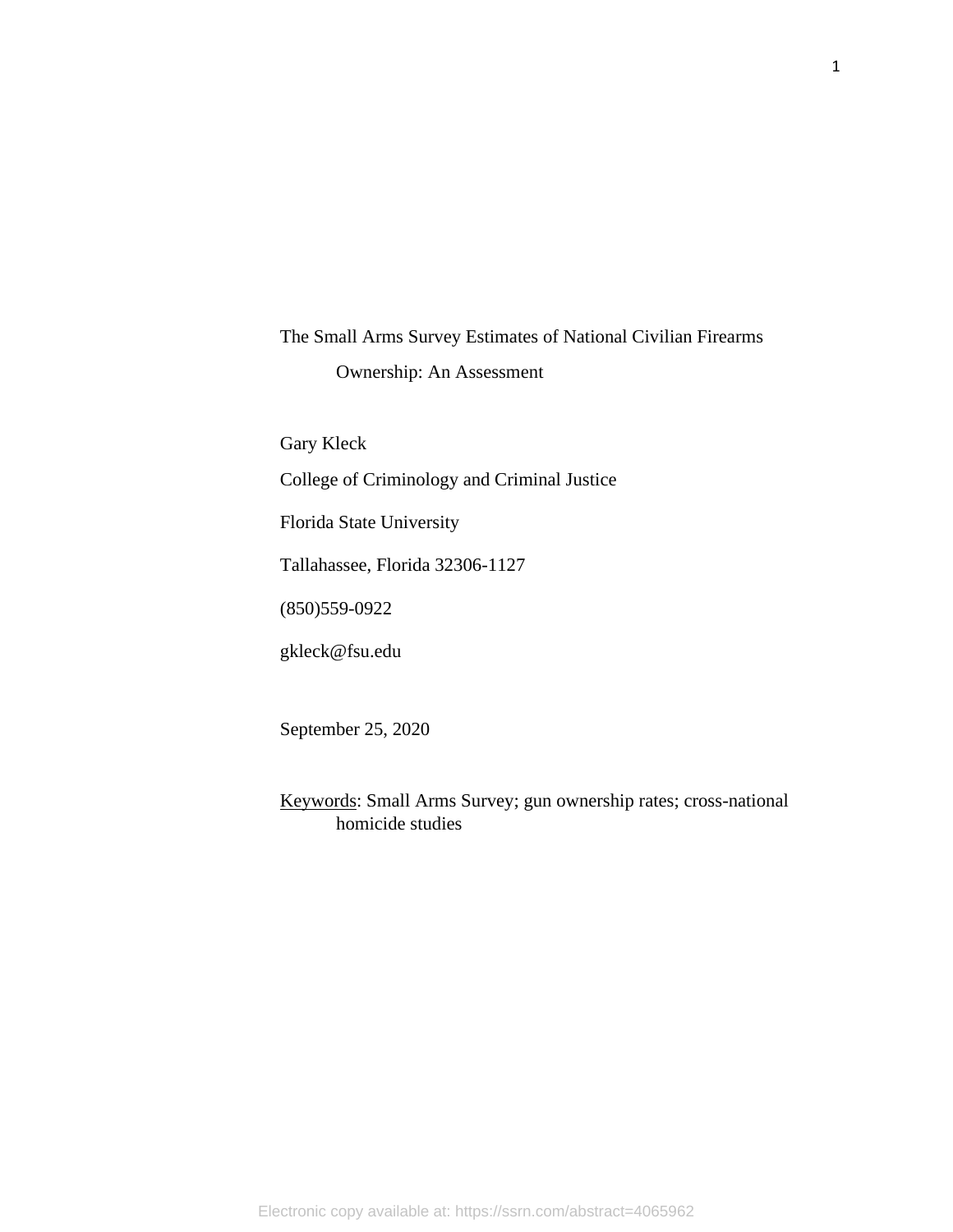## Abstract

Researchers doing cross-national research on the associations between gun ownership rates and violence rates have begun to use the Small Arms Survey **(**SAS) to measure national rates of gun ownership. The main problem with the SAS is that it counts apples for some nations, oranges for others. That is, even though its developers clearly believe it generates estimates that are comparable across nations, they are not, because the methods measures different quantities for different nations. A direct test of the validity of SAS civilian gun totals, using the percent of suicides committed with guns as a criterion, indicates that the SAS estimates have little validity as measures of national firearms prevalence. A better measure is the percent of suicides committed with guns.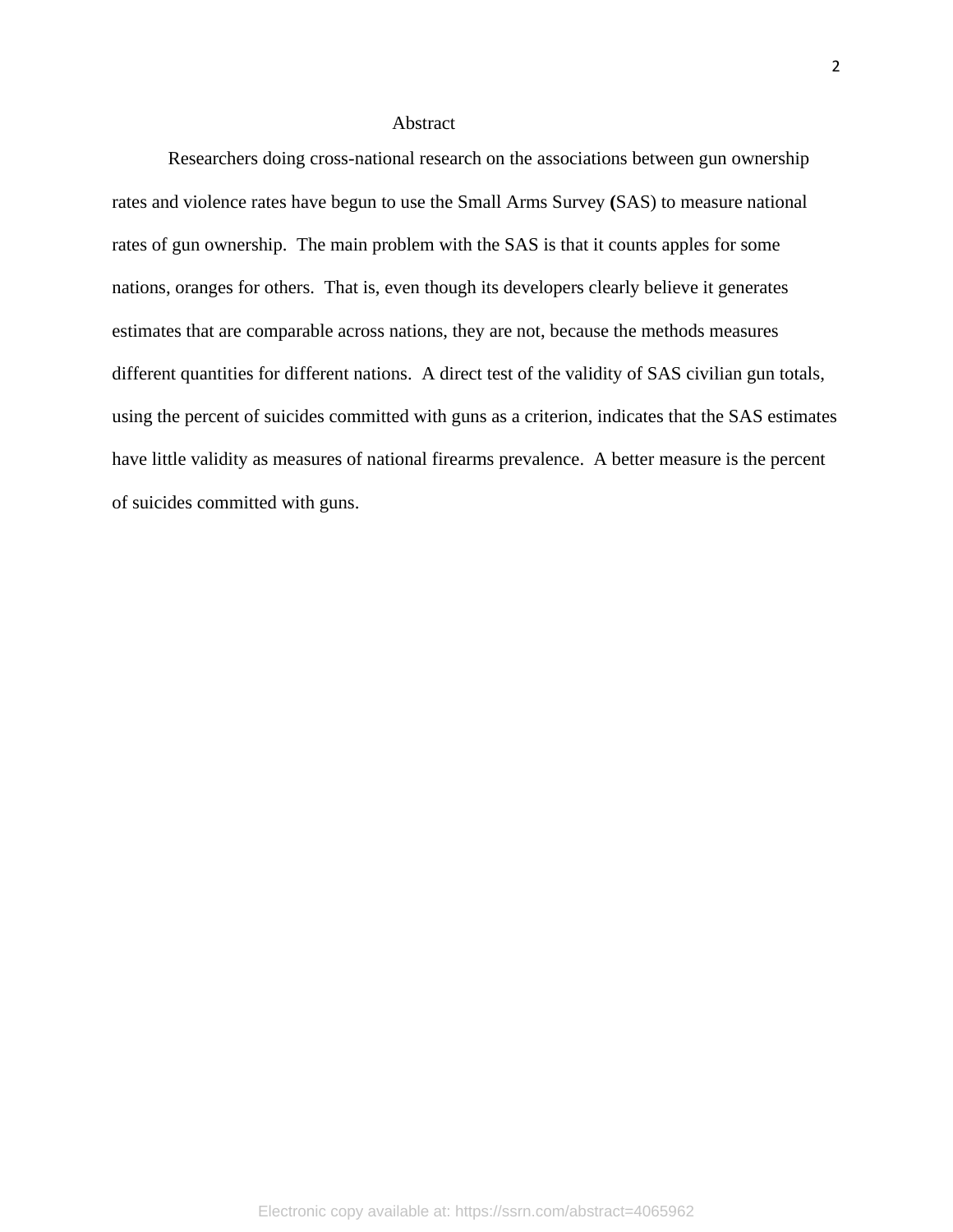The Small Arms Survey **(**SAS) is a research project housed at the Graduate Institute of International and Development Studies in Geneva, Switzerland, and is partially funded by Swiss national and cantonal governments. It focuses on a number of issues related to small arms and armed violence, but one of its main data-gathering efforts is to measure national totals of firearms, including the majority of the world's guns that are owned by civilians. SAS publishes estimates of civilian gun totals for over 200 countries and territories (Karp, 2018). Researchers doing cross-national research on the associations between gun ownership rates and violence rates have begun to use SAS to measure national rates of gun ownership. This is unfortunate because SAS estimates have poor validity and are not uniformly comparable across nations. Although SAS developers clearly believe that it generates estimates that are at least roughly comparable across nations, SAS use of fundamentally difference estimation procedures for different countries effectively means that it counts apples for some nations, oranges for others.

#### Methods Used to Create SAS Estimates – Poorly Documented and Noncomparable

There are two publicly available descriptions of the methods used by SAS to estimate national civilian firearms totals (Small Arms Survey, 2007; Karp, 2018). Both descriptions are poorly documented, often vague, and extremely incomplete (see Small Arms Survey 2007, Chapter 2 "Completing the Count: Civilian Firearms" [pp. 55-59]; Karp, 2018). The following is the best that can be inferred from these descriptions of the estimation methods.

SAS uses four radically different methods for estimating the number of civilian guns in a given country.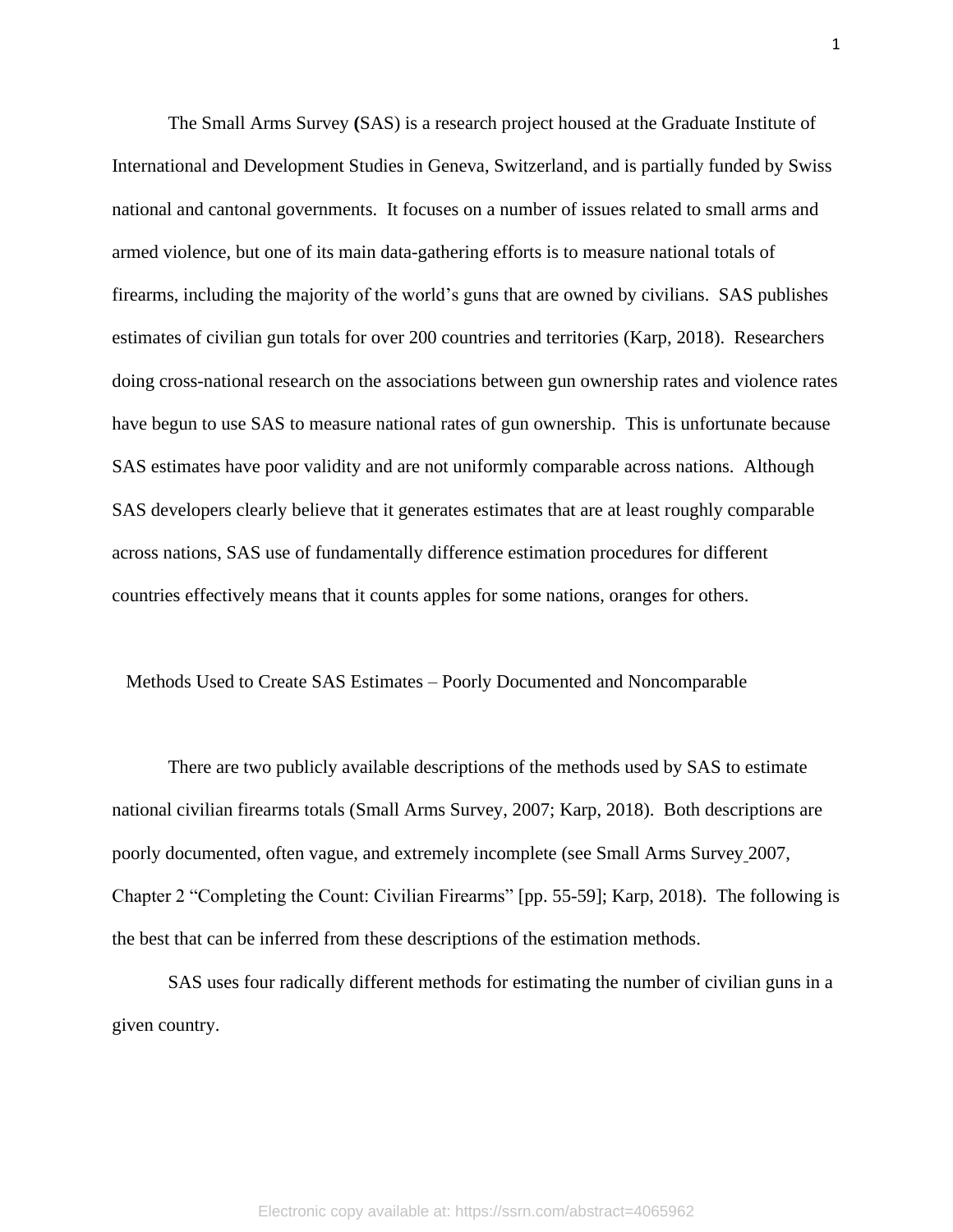1. For the minority of nations for which national governmental counts of registered guns are available, estimates are based the count of registered firearms, combined with a huge upward adjustment for unregistered guns, which the authors call "extrapolation from registration data." The authors claim that the number of unregistered guns is typically 2.6 times the number of registered guns (p. 55), implying that the total number (registered and unregistered) is 3.6 times the number registered. This claim was apparently based on a bivariate regression analysis in which the dependent variable was a "comprehensive" independent estimate of unregistered guns and the sole predictor was the number of officially registered guns, using data from the nations for which both kinds of information were available (Small Arms Survey, 2007, pp. 55-56). The estimated parameters of this regression equation (constant and coefficient) were not reported – only its  $\mathbb{R}^2$ . The authors do not explain in what sense the estimates of unregistered guns were "comprehensive," and offer no evidence that they were in fact comprehensive in the sense of counting all unregistered guns.

The same upward adjustment is applied to all countries with registration systems, regardless of differences across the nations in the completeness of registration, efforts to enforce registration requirement, or willingness of gun owners to comply with registration requirements. SAS staff acknowledge that this method does not work equally well for all of the nations to which it was applied (Small Arms Survey, 2007, p. 55), but did not seem to recognize that this implies that resulting estimates are not comparable across nations, since the degree to which registered gun counts understate the total civilian guns differs from country to country. Perhaps in response to this problem, SAS staff state that estimates for some nations "have been adjusted," but do not report how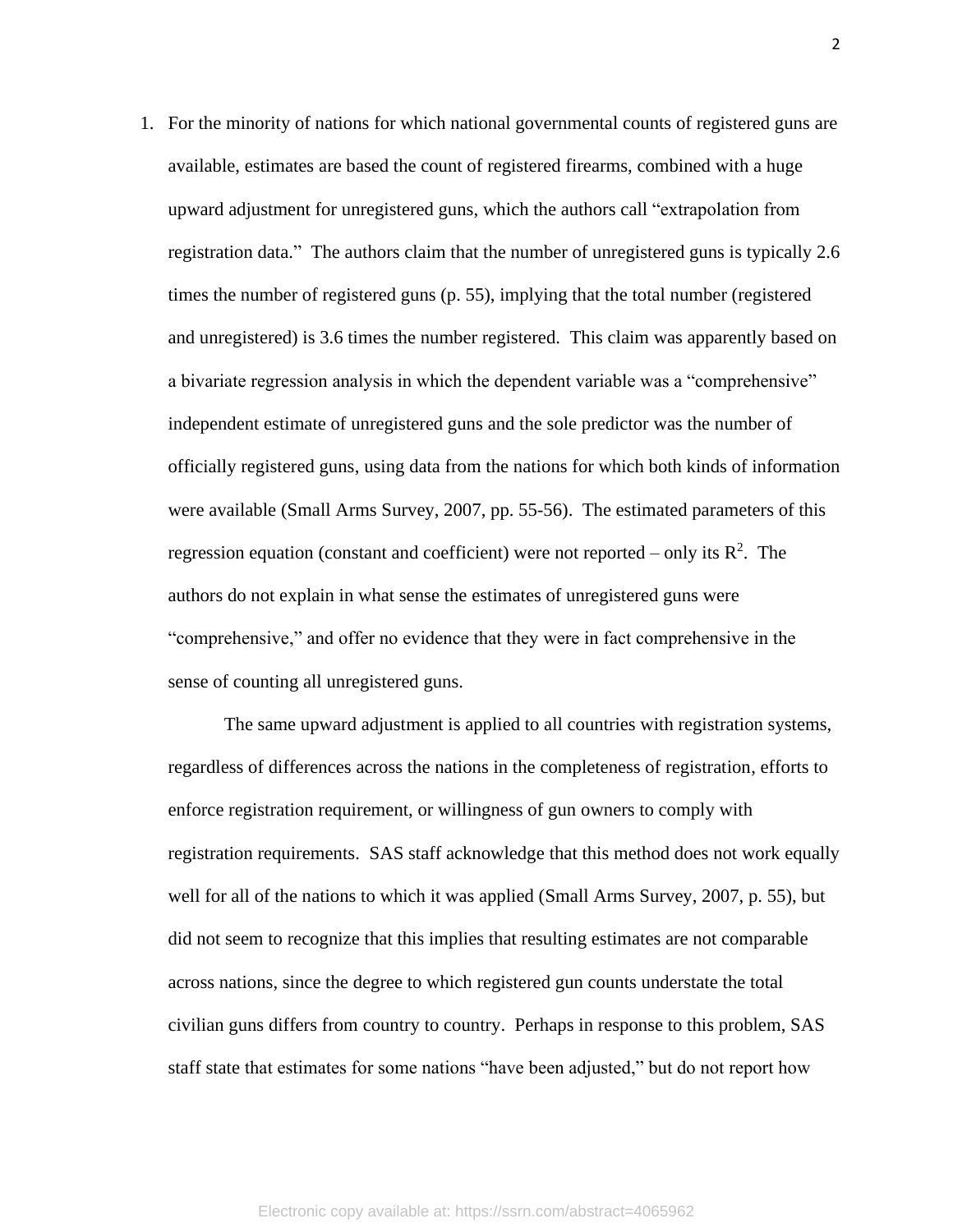this was done (Small Arms Survey, 2007, p. 55). This sort of incomplete and undocumented description of methods pervades the SAS reports.

The so-called "comprehensive" independent estimates of unregistered guns were computed as an average of estimates generated by a variety of supposedly "expert" sources. By the authors' own admission, some of these "independent estimates" were little more than guesses (Small Arms Survey, 2007, p. 53). If the "comprehensive" estimates were anything but comprehensive, the upward adjustment for unregistered guns would be inaccurate. Further, the kinds of sources on which these "comprehensive" estimates were based differed from nation to nation and thus were not comparable across nations. This necessarily means that registration counts are adjusted upward too little for some nations and too much for others, reducing comparability across countries.

SAS staff also arbitrarily drop some registration figures based on their subjective judgment that they "appeared suspiciously low" (Small Arms Survey, 2007, p. 67, fn. 3). Since the authors concede that registration figures in general are wildly low as counts of total civilian firearms (Small Arms Survey, 2007, p. 55), it is unclear by what standard the rejected figures were considered *especially* inadequate while other registration figures were accepted.

2. For countries (n=56 in 2017) for which there were national surveys asking about firearms ownership, the number of gun-owning households or individual gun owners is computed, based on the most recent available survey. Since most surveys do not ask how many guns were owned by each household or person, SAS staff arbitrarily assume that each gun-owning household contains exactly 1.5 guns - notwithstanding likely between-nation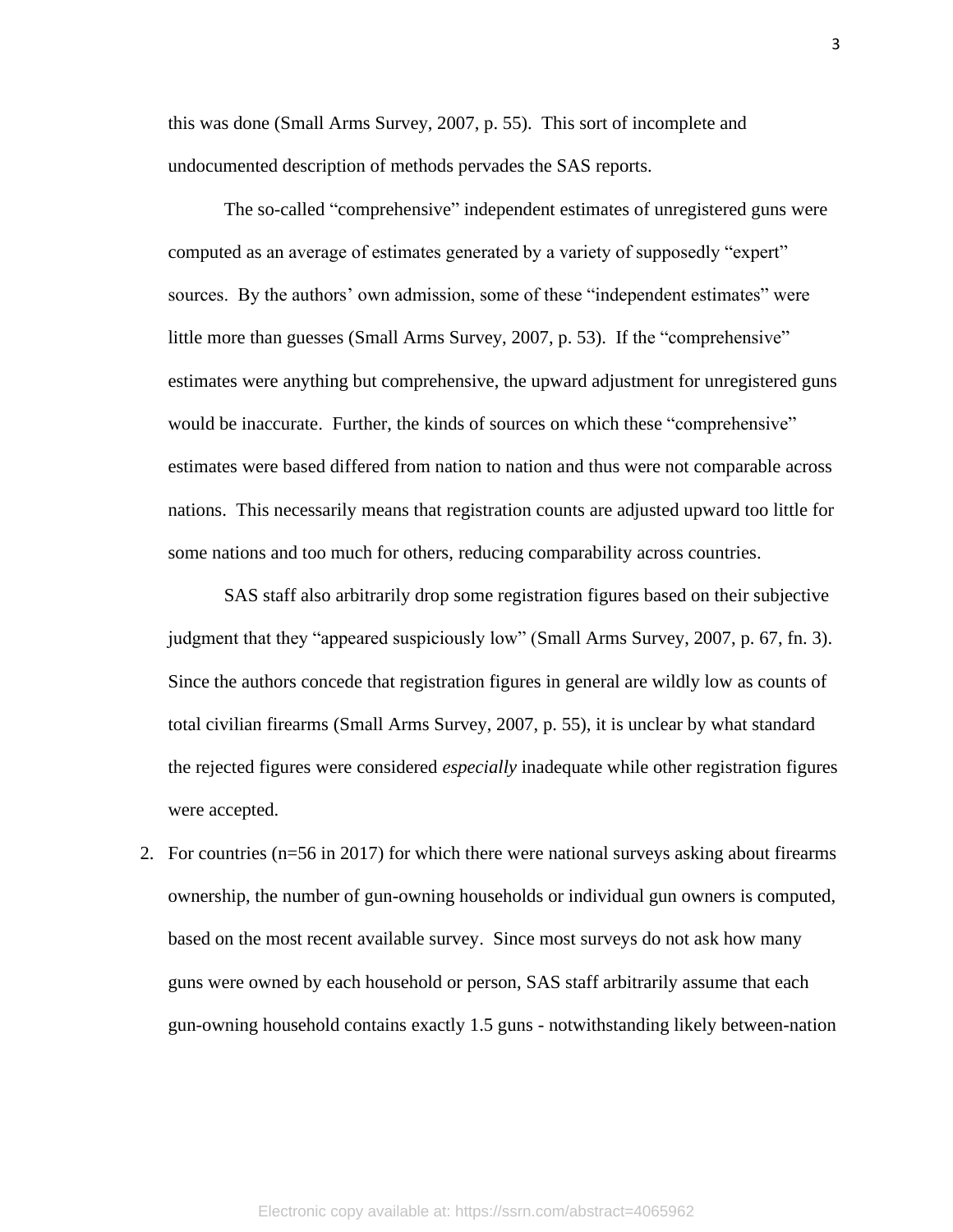differences in numbers of guns per owner attributable to differences in income and gun control regulations.

Besides 28 countries covered by a European Union survey in 2014, the rest of the surveys used by the SAS were necessarily a hodge-podge of mostly one-time surveys that were not standardized across countries. The authors do not claim that all the surveys asked the gun ownership question the same way (to the extent feasible in light of translation difficulties), or that any adjustments were performed to take account of differences. For example, they do not claim that all surveys covered guns kept in vehicles, garages, sheds, and other locations outside the home, in addition to those kept in the owner's home. Nor do they indicate that all the surveys explicitly cautioned respondents to not report air guns, CO2 guns, BB guns, and similar guns that are not firearms. To the extent that surveys differed in these respects regarding the gun ownership questions, different subsets of civilian guns were being estimated in different countries, further reducing cross-national comparability.

Since available surveys were fielded in different years, additional adjustments needed to be made to take account of changes over time in gun ownership. Thus, if the most recent survey was fielded in 2014, to get estimates for 2017 the result needed to be adjusted to take account of three years of change. SAS staff arbitrarily assumes that national gun counts increase by exactly one percent each year, for nearly all countries – even though they acknowledge that rates of firearms growth differ radically across countries (Small Arms Survey 2011). This fixed adjustment means that gun counts will be adjusted upward too little for some countries, too much for others. Recognizing this problem, staff deviate it from in some cases where it is known that countries had

4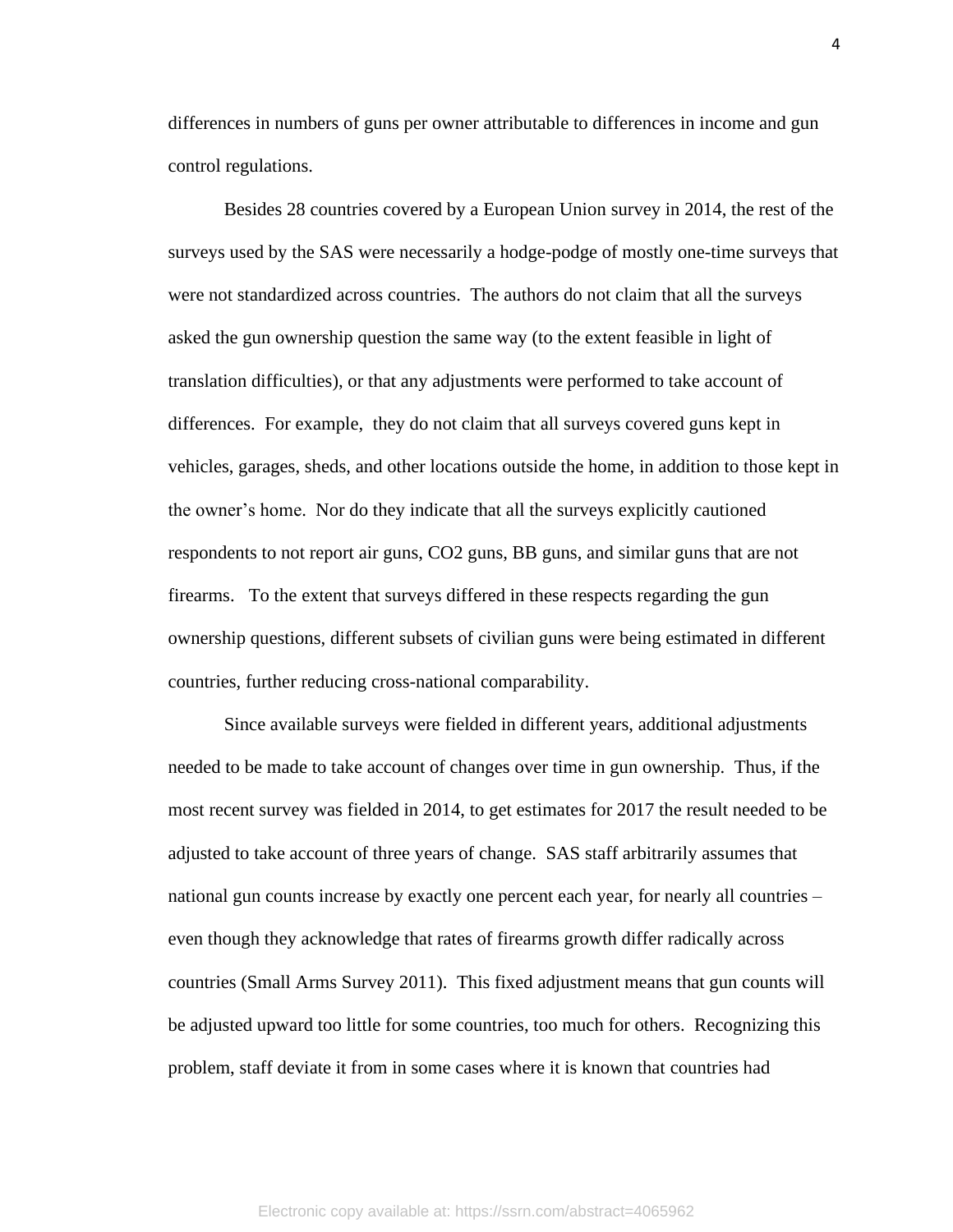experienced unusual "deflation" (gun loss) or "inflation" (growth) rates. Since information of this sort will be available for some countries and not others, this means that the possibly erroneous one percent growth rate will be applied to some nations and not others, thereby introducing yet another potential source of noncomparability.

3. A third, perhaps most dubious, method used in the SAS is to compute averages of what SAS staff generously refer to as "expert estimates." SAS staff insist that "expert estimates are important and should be considered seriously" (Karp, 2018, p. 5) but do not explain why. Further, they do not define what it takes for a person to be defined as an expert, and do not identify any experts by name or by position. They do not require that "expert estimates" have any particular empirical foundation – apparently they can be little more than guesses. SAS staff acknowledge that some expert estimates can "differ by a factor of ten" (Small Arms Survey 2011, p. 2), without concluding that this suggests they are of highly dubious reliability. The only SAS adaptation to such inconsistencies is to discard the "highest and lowest expert estimates," even though one of these extreme estimates could actually be the most correct one. Even this procedure is not followed consistently or objectively, since staff do this only if these lowest or highest estimates were considered "too extreme," according to some unstated, possibly subjective assessment by staff (Karp, 2018, p. 8). Even when these estimates are similar to each other, it might only mean the experts providing them are simply parroting each other's previous claims, or that they share similar misperceptions about the prevalence of guns in their country. One "expert" may tell a reporter there are X million guns in the country, solely because she or he has seen a previous "expert" guess that there were X million. The result is a false sense of consensus or consistency. Finally, the average of the expert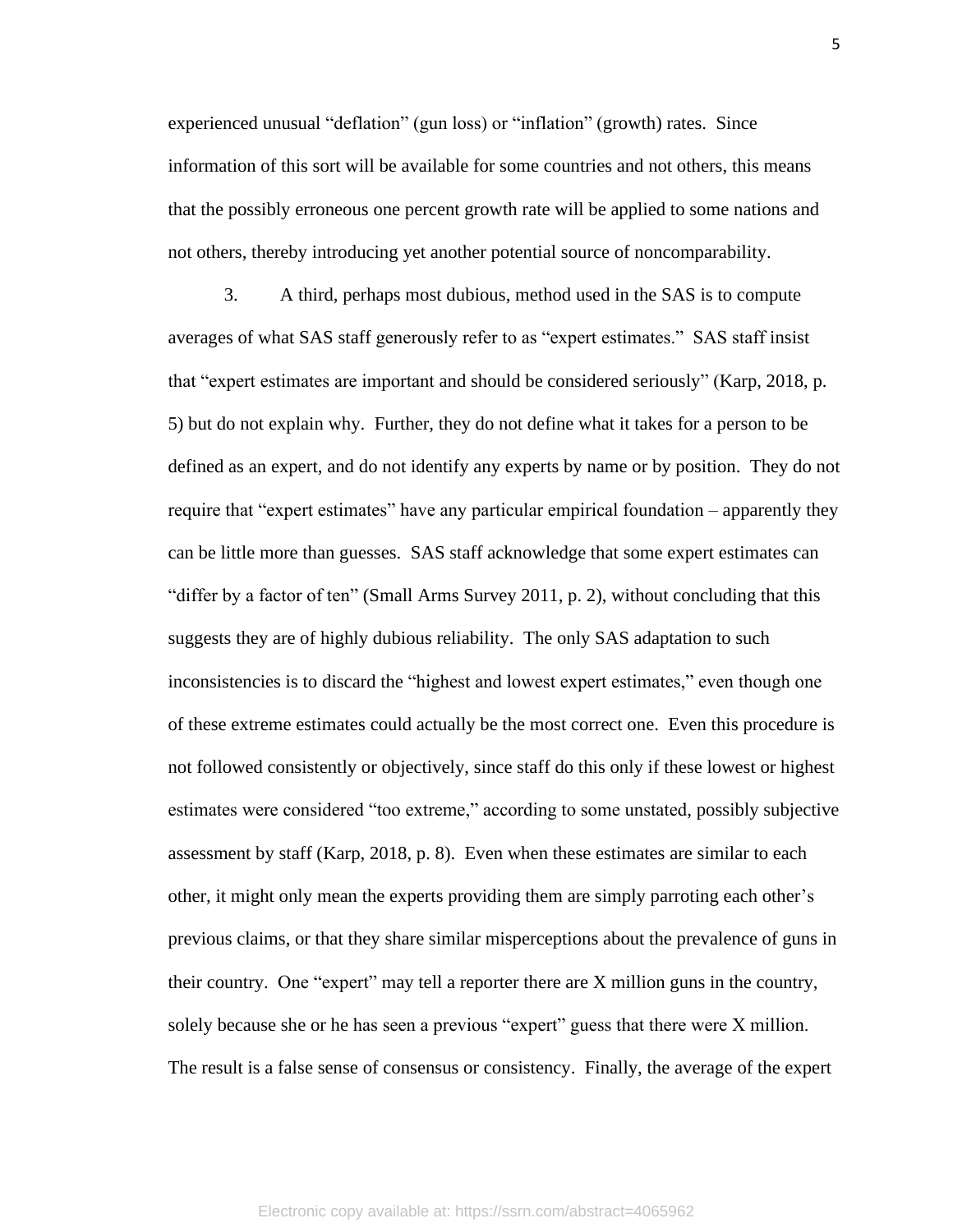estimates not regarded as being "too extreme" is adjusted to inflate the estimate up to the estimation year – presumably again based on the arbitrary, fixed one percent annual increase assumed by staff.

When both survey-based and average "expert estimates" are both available for a given country, they are averaged (Karp, 2018, p. 8) – even though the survey-based estimate might be more accurate and probably more firmly grounded in empirical evidence. Assuming this step involves simply computing the arithmetic average, it effectively gives equal weight to the results of a scientifically designed probability sample survey and an average of "expert estimates" that may be little more than guesses. SAS staff in general invest too much confidence in the value of averaging estimates, taking it on faith that this will generally improve estimates. Averaging good and bad estimates, however, is not a scientifically sensible procedure, as it serves to dilute the influence of the best available information.

4. Finally, the most vaguely described SAS method is used when none of the first three data sources are available for a country. SAS staff will only say that number of guns are "estimated using analogous rates from comparable countries and territories where the research team, guided by available research and media reporting, appraised whether analogous comparisons were plausible" (Karp, 2018, p. 8). No further detail is provided on how staff identified "comparable" countries, nor do SAS staff say what they do if they cannot identify any comparable countries. Do they use whatever country is most similar, even if it is not very similar? Is comparability based on similar levels of gun ownership? Similar trends in earlier periods? Location in the same region? Similar level of economic development? Do staff do anything to insure that the same procedures are used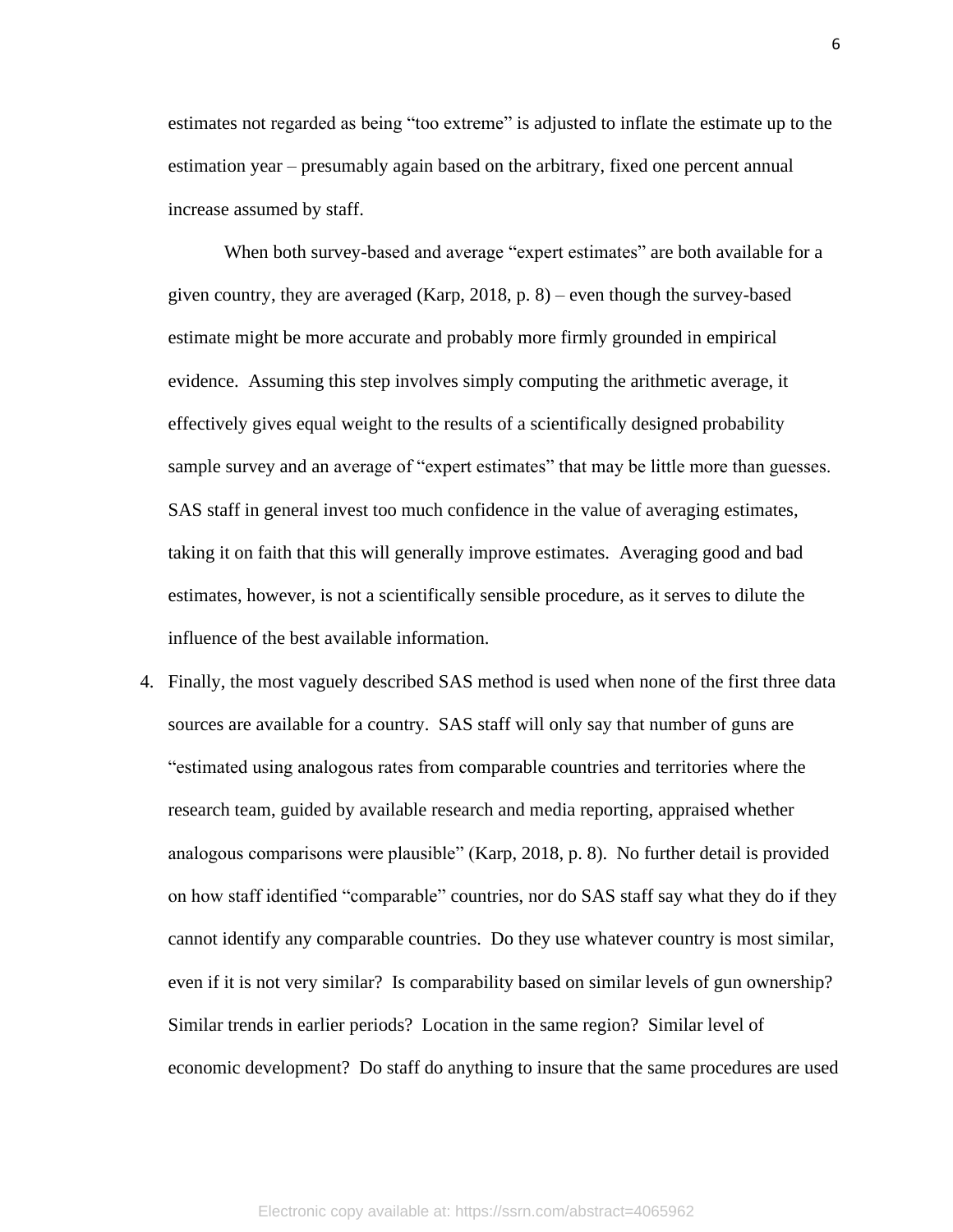to identify comparable countries, or can procedures vary? Are there large doses of subjectively in how the procedures are applied? These too would reduce cross-nation comparability of SAS gun estimates.

SAS staff appear to be unfamiliar with scientific standards such as replicability and the need to fully document one's methods. There is no way an outside researcher would be able, on the basis of published SAS descriptions, to reproduce SAS estimates or determine whether SAS staff actually applied the procedures they outline. Their descriptions of the methods are too sketchy and incomplete, and the methods seem to entail subjective judgements of SAS staff that other researchers might not share.

The underlying problem in the SAS effort to estimate gun totals may be an ill-conceived effort to achieve comprehensive coverage of all nations, including those for which no genuinely usable gun data are available. It certainly sounds impressive when SAS boasts that their estimates cover over 200 countries and territories, and this probably is a big part of the appeal of SAS data to users. This comprehensive coverage, however, comes at the expense of accuracy and comparability of gun counts. For many countries, it would have been better for SAS to simply recognize that no meaningful estimate could be produced, and to say, in effect, "we don't know." Instead, SAS staff appear to operate on the idea that any old estimate is better than none at all.

At no point do SAS staff ever caution readers that their estimates of civilian gun totals are not comparable across nations. Quite the contrary, they convey exactly the opposite impression, using their estimates to rank nations by their rates of guns per capita (see especially Small Arms Survey 2007, Annexe 4). Nevertheless, it is clear that these estimates cannot be legitimately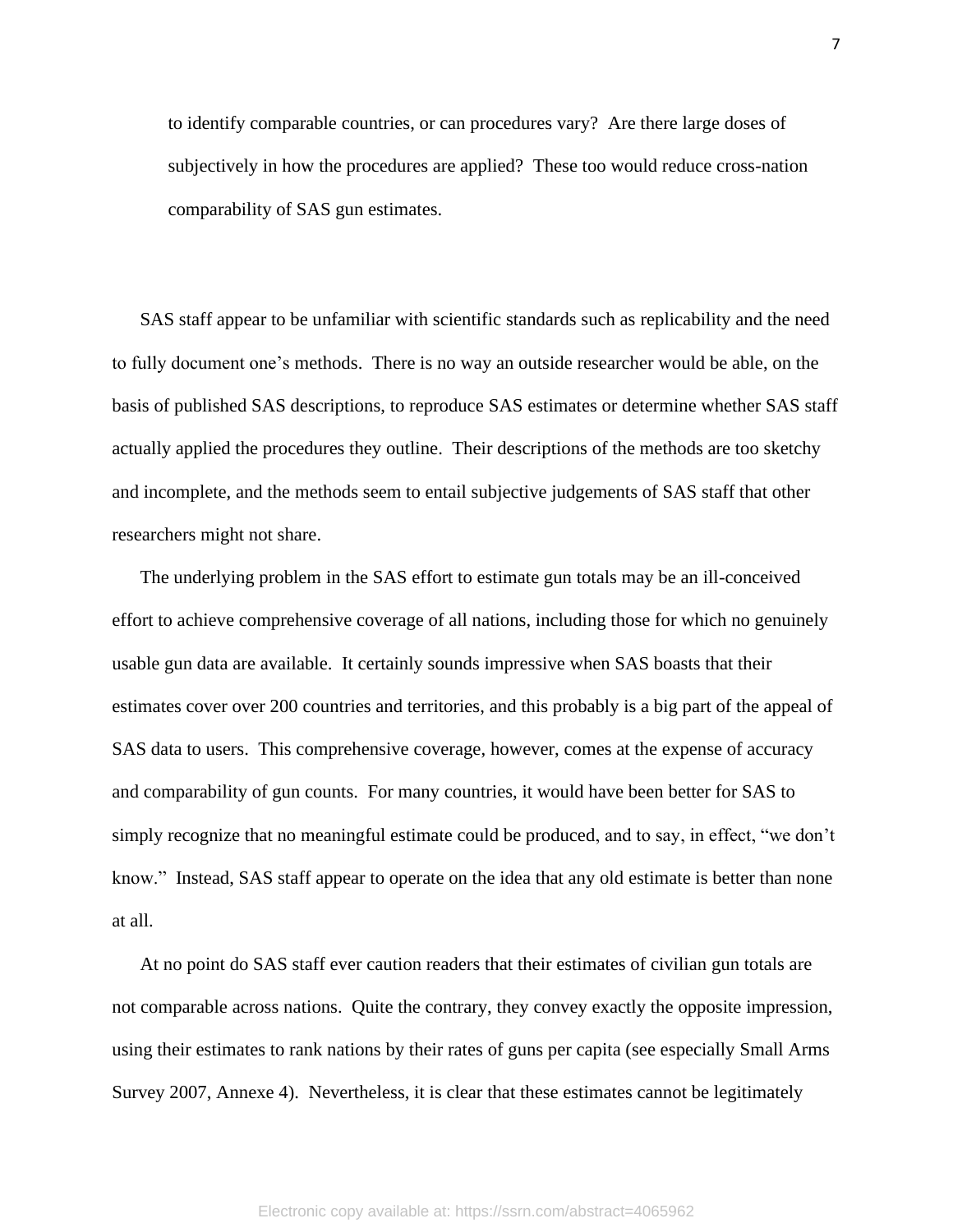used to compare gun levels across nations, either when the estimates were created using different methods among their three broad methodologies, or even when the estimates were all created by the same one of these three methodologies.

# No Validity Tests

The SAS estimates have never been empirically validated. That is, SAS staff have not publicly demonstrated a strong correlation between their estimates and other previously accepted measures of national gun levels used for cross-national comparisons – even measures that they themselves used in generating their own estimates, such as direct survey measures of household gun prevalence. In particular it would have been easy for them to have conducted validity checks using the percent of suicides committed with guns (PSG) as a criterion measures, since they were aware of the measure (Karp, 2018, p. 6) and the requisite data are easily available for over 190 countries. They did not perform this or any other validity check.

Indeed, SAS staff seem to go out of their way to persuade readers that PSG itself is not valid, based entirely on the speculation that its validity would be worse for less developed nations than it has been shown to be for developed nations (Karp, 2018, p. 6). Their sole support for this dubious conjecture was a single article (Adjaccio-Gross et al. 2006) which actually did not say a thing about less developed nations.

At times, SAS staff appear to have misunderstood just what this proxy measure is, at one time describing it as "firearm suicide" (SAS 2007, p. 54). PSG is neither the count of firearm suicides nor the per capita rate of firearm suicides. The idea that SAS staff wrongly believed that the suicide-related proxy is one of these two measures is supported by their stated rationale for rejecting its use. They assert that it "is especially weak in societies where suicide is anathema and routinely concealed, disguised as a natural death or an accident, or just not reported at all"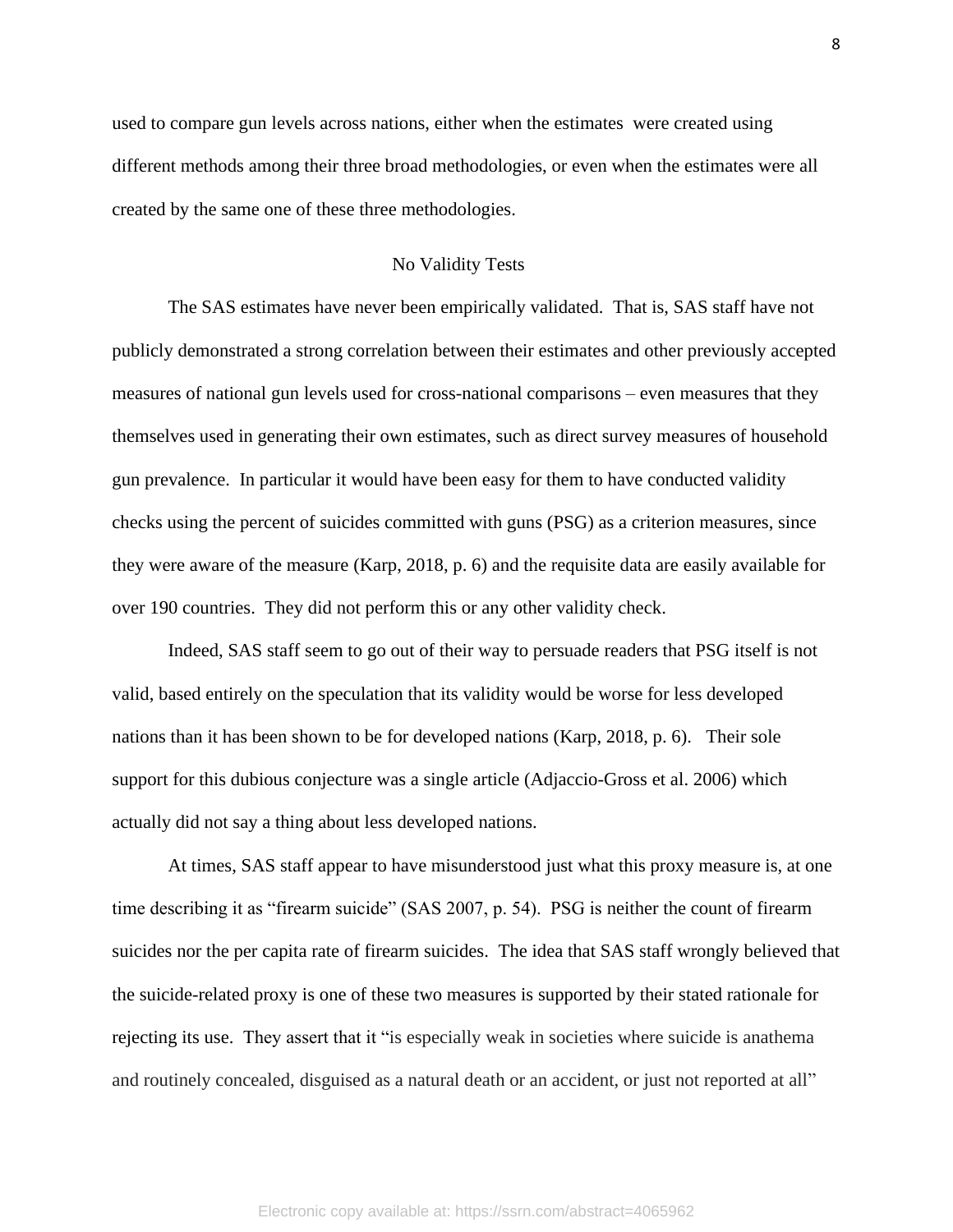(SAS 2007, p. 54). This would indeed weaken confidence in simple counts or per capita rates of total suicides or firearm suicides, in countries where suicide is "routinely concealed." There is no reason, however, to believe that the stigma of suicide applies more (or less) to firearms suicides than to nonfirearms suicides. The validity of PSG does not depend on an assumption that all suicides, or all firearm suicides, are reported. It only relies on the assumption that any underreporting that may afflict suicide statistics applies to both gun suicides and nongun suicides to roughly equal degree. Thus, the SAS speculation is irrelevant to the validity of PSG – accurately understood – as a proxy for gun levels.

## A Test of Validity

A validity test is therefore offered here. The concurrent validity of the SAS-estimated civilian guns/100 population is measured by computing its correlation with the percent of suicide committed with guns (PSG). PSG is used as a criterion because it has previously been shown to have a near-perfect correlation (r=.95) with direct survey measures of the percent of households reporting gun ownership generated by the International Crime Survey (Kleck, 2004, p. 18). Thus, using PSG as a criterion of validity is virtually equivalent to using direct survey measures of household gun prevalence. Direct survey measures themselves, however, are available only for a small (less that one fourth of all countries) unrepresentative subset of most highly developed nations. SAS personnel report that there are survey data for only 56 "countries/territories," a total that may include internal components of countries, such as Scotland, Wales, or Northern Ireland – Karp, 2018, p. 8).

National mortality data on firearms suicides and total suicides for computing PSG, derived from the World Health Organization, are available for 194 nations (Our World in Data, 2020; Global Health Data Exchange, 2020). The percent of suicides committed with firearms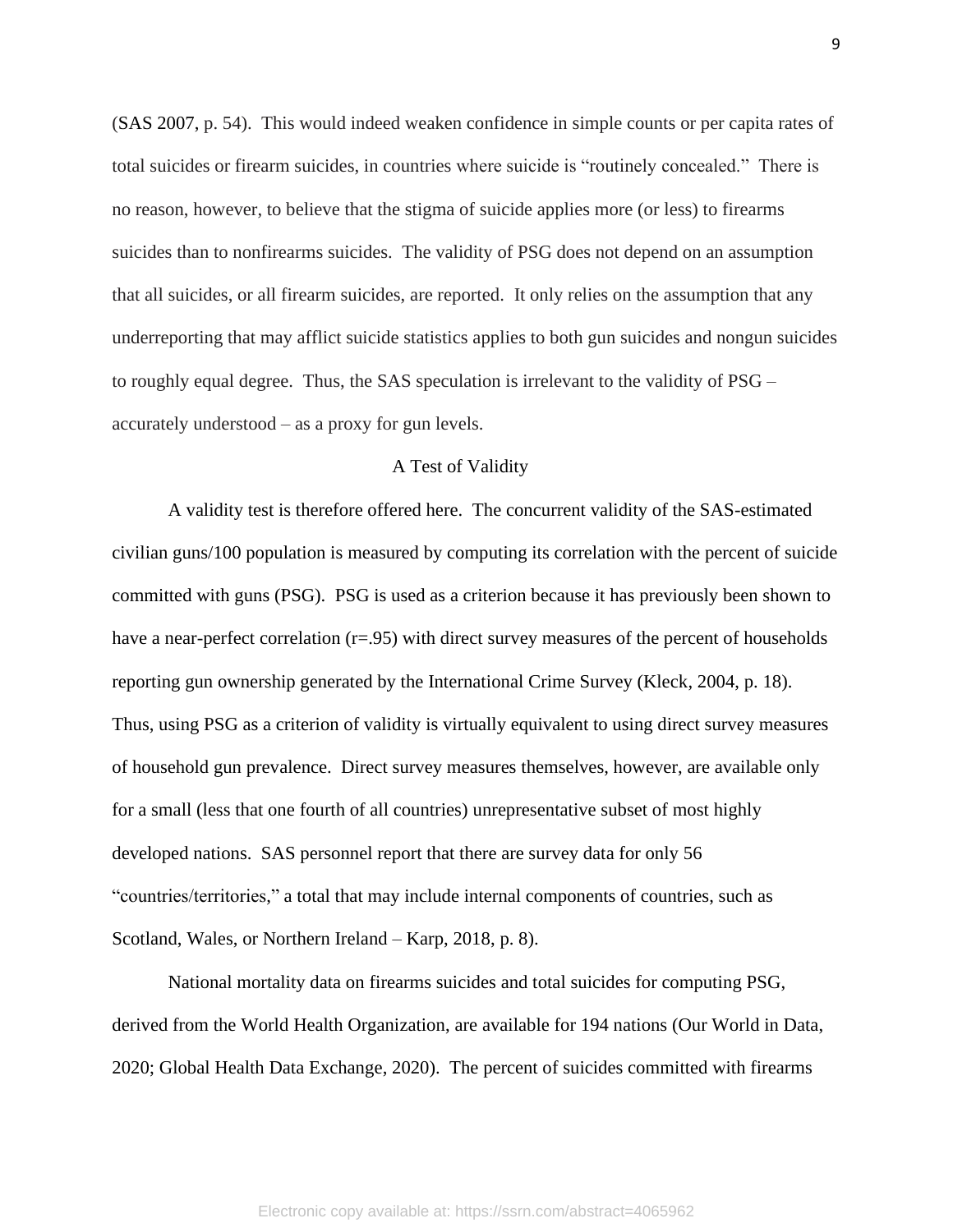was computed by dividing the age-adjusted rate of *firearms* suicide by the age-adjusted rate of *total* suicide. SAS gun rates are available for all but one of these countries (Small Arms Survey 2020). Thus, the validity test is based on all 193 nations for which data on both SAS civilian firearms per 100 people and PSG measures are available. Both the SAS and PSG data pertain to 2017, the latest year available. SPSS statistical software was used for computations. Results

The Pearson product-moment correlation between the SAS estimate of civilian firearms per 100 persons and the PSG validity criterion was computed to be r=.586. Since  $r^2$  = .34, the proportional reduction in error interpretation is that knowing the SAS gun rate reduces error in predicting PSG by just 34%. Put another way, 66% of the variation in PSG is not shared with variation in the SAS gun rate. Thus, the SAS measure appears to be a very poor measure of the civilian availability of firearms for nations.

## **Conclusions**

The easy availability of the SAS data, and its extensive coverage of over 190 nations, is likely to tempt unwary researchers into using the SAS civilian gun ownership estimates for studies of the relationship of gun ownership rates and violence rates. Indeed, at least one set of researchers has already done so (Konty and Schaefer 2012). Nevertheless, these estimates should not be used for cross-national research on the relationship between gun levels and violence or crime rates. SAS estimates are neither strongly valid nor comparable across nations, so any findings based on their use would be meaningless because the estimates do not measure the relative availability of firearms across nations.

Instead, a better proxy for national prevalence of civilian firearms possession in crossnational studies of homicide or crime is PSG. (PSG cannot be used as a predictor of suicide rates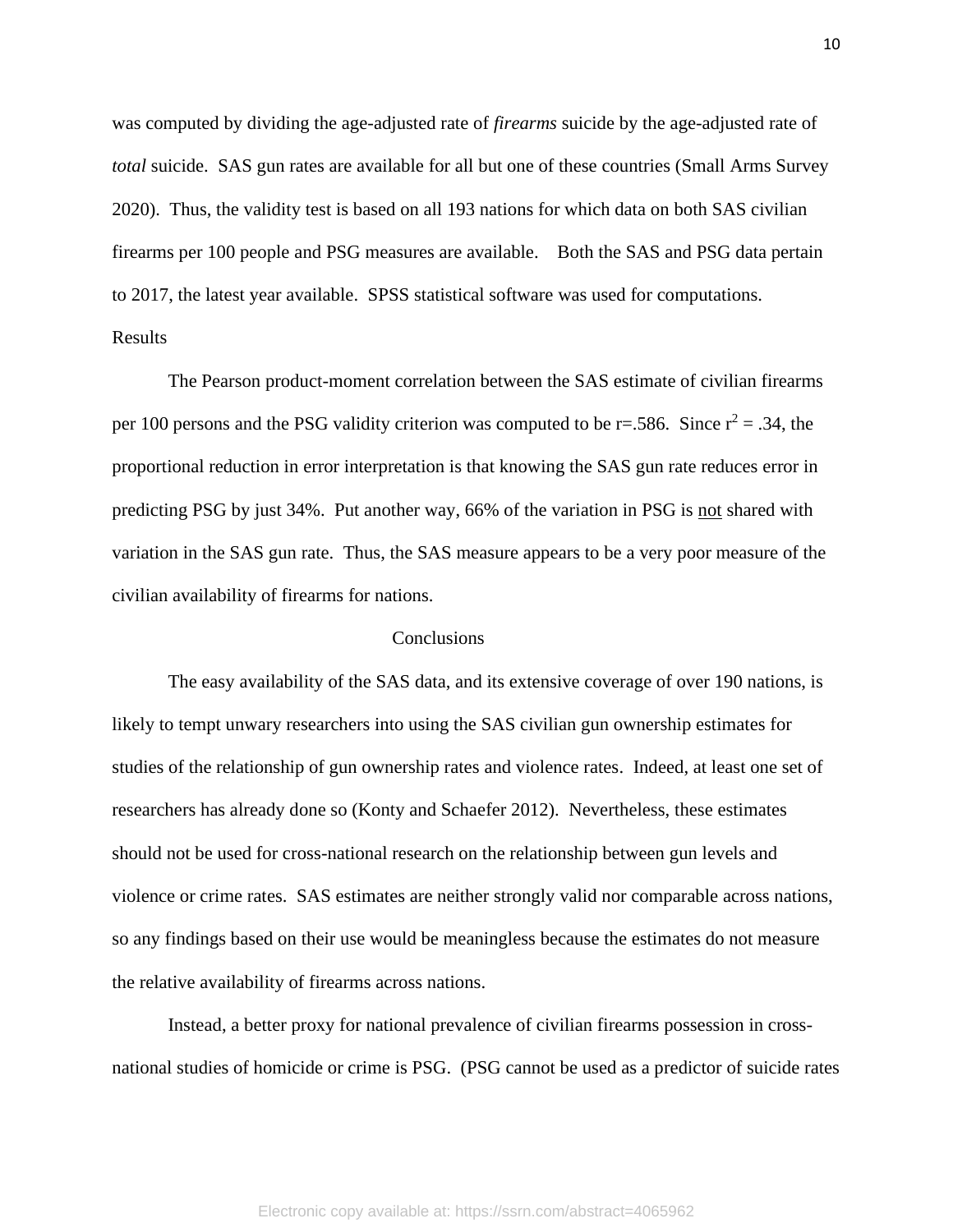because of the common components problem – National Research Council 2005, pp. 168-170). PSG has been validated, in that it has been shown to be almost perfectly correlated with direct survey measures of household firearms prevalence, while SAS has not. Further, PSG is measured in the same way in all nations, and thus is more comparable than the SAS across countries. Finally, the data for computing PSG are available for over 190 countries (Global Health Data Exchange 2020).

Supplementary cross-national research can also be conducted using direct survey measures of gun ownership, albeit only on a few dozen countries. Those using this measure would have to confine their conclusions to highly developed, mostly European, nations because such survey data are available almost exclusively for such countries. Further, surveys probably reflect mostly legal gun ownership among mostly noncriminal people, so interpretations of research results would need to properly reflect this limitation.

Neither PSG nor (most) surveys can tell us how *many* guns a country has. Instead, these sources are useful for measuring relative national levels of gun *prevalence* – the fraction of the population with immediate access to firearms. When one considers the purposes to which gun data might be put, however, this is probably a minor limitation. If one seeks to assess the links between gun availability and violence, it is prevalence of guns that is relevant. Notwithstanding rare mass shootings, virtually all violent gun crimes are committed with a single gun. It only takes one gun to commit a homicide, suicide, assault, or robbery, and it matters little how many additional, surplus guns the violent actor might own but not use. Consequently, the SAS futile effort to estimate numbers of firearms probably has little utility for studies of violent crime.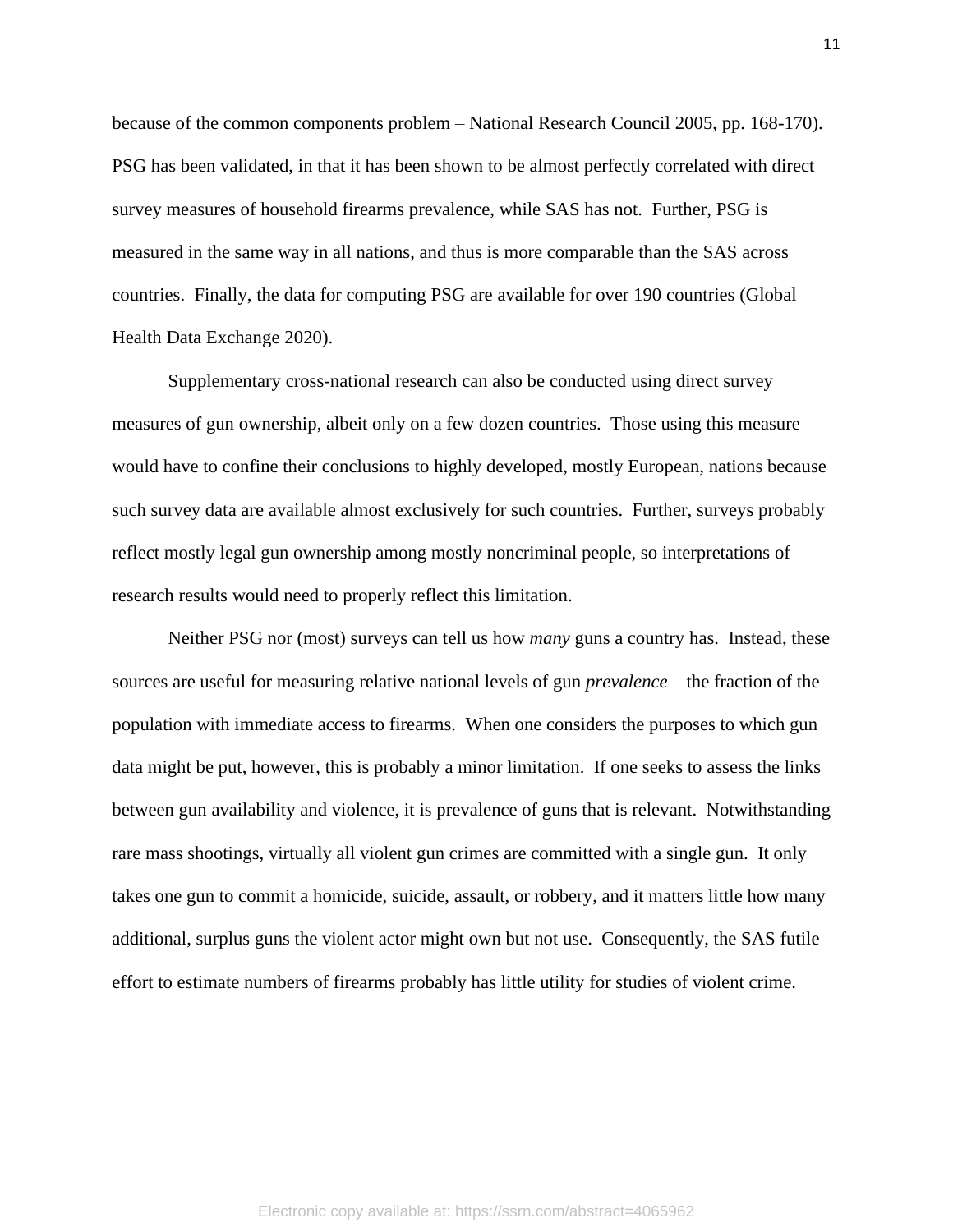### References

- Ajdacic-Gross, Vladeta, et al. 2006. "Changing times: a longitudinal analysis of international firearms suicide data." American Journal of Public Health 96:1752–55.
- Global Health Data Exchange. 2020. International mortality data website at [http://ghdx.healthdata.org/gbd-results-tool.](http://ghdx.healthdata.org/gbd-results-tool) Accessed 9-13-20.
- Karp, Aaron. 2018. Estimating Global Civilian-held Firearms Numbers. Briefing Paper. Small Arms Survey. Available at [http://www.smallarmssurvey.org/fileadmin/docs/T-Briefing-](http://www.smallarmssurvey.org/fileadmin/docs/T-Briefing-Papers/SAS-BP-Civilian-Firearms-Numbers.pdf)[Papers/SAS-BP-Civilian-Firearms-Numbers.pdf.](http://www.smallarmssurvey.org/fileadmin/docs/T-Briefing-Papers/SAS-BP-Civilian-Firearms-Numbers.pdf)
- Kleck, Gary. 2004. "Measures of gun ownership levels for macro-level crime and violence research." Journal of Research in Crime and Delinquency 41:3-36.
- Konty, Mark, and Brian Schaefer. 2012. "Small arms mortality: access to firearms and lethal violence." Sociological Spectrum 32:475-490.
- National Research Council. 2005. Firearms and Violence: A Critical Review. Washington, D.C.: National Academics Press.
- Our World in Data. 2020. Website with suicide data from the World Health Organization, at [https://ourworldindata.org/grapher/suicide-rate-by-firearm?tab=table.](https://ourworldindata.org/grapher/suicide-rate-by-firearm?tab=table) Accessed 9-11- 20.
- Small Arms Survey. 2007. The Small Arms Survey 2007: Guns and the City. "Chapter 2, Completing the count: civilian firearms." Available at http://www.smallarmssurvey.org/ [publications/by-type/yearbook/small-arms-survey-2](http://www.smallarmssurvey.org/%20publications/by-type/yearbook/small-arms-survey-)007.html.
- Small Arms Survey. 2011. Estimating Civilian Owned Firearms. Available online at [http://www.smallarmssurvey.org/fileadmin/docs/H-Research\\_Notes/SAS-Research-Note-](http://www.smallarmssurvey.org/fileadmin/docs/H-Research_Notes/SAS-Research-Note-)9.pdf.